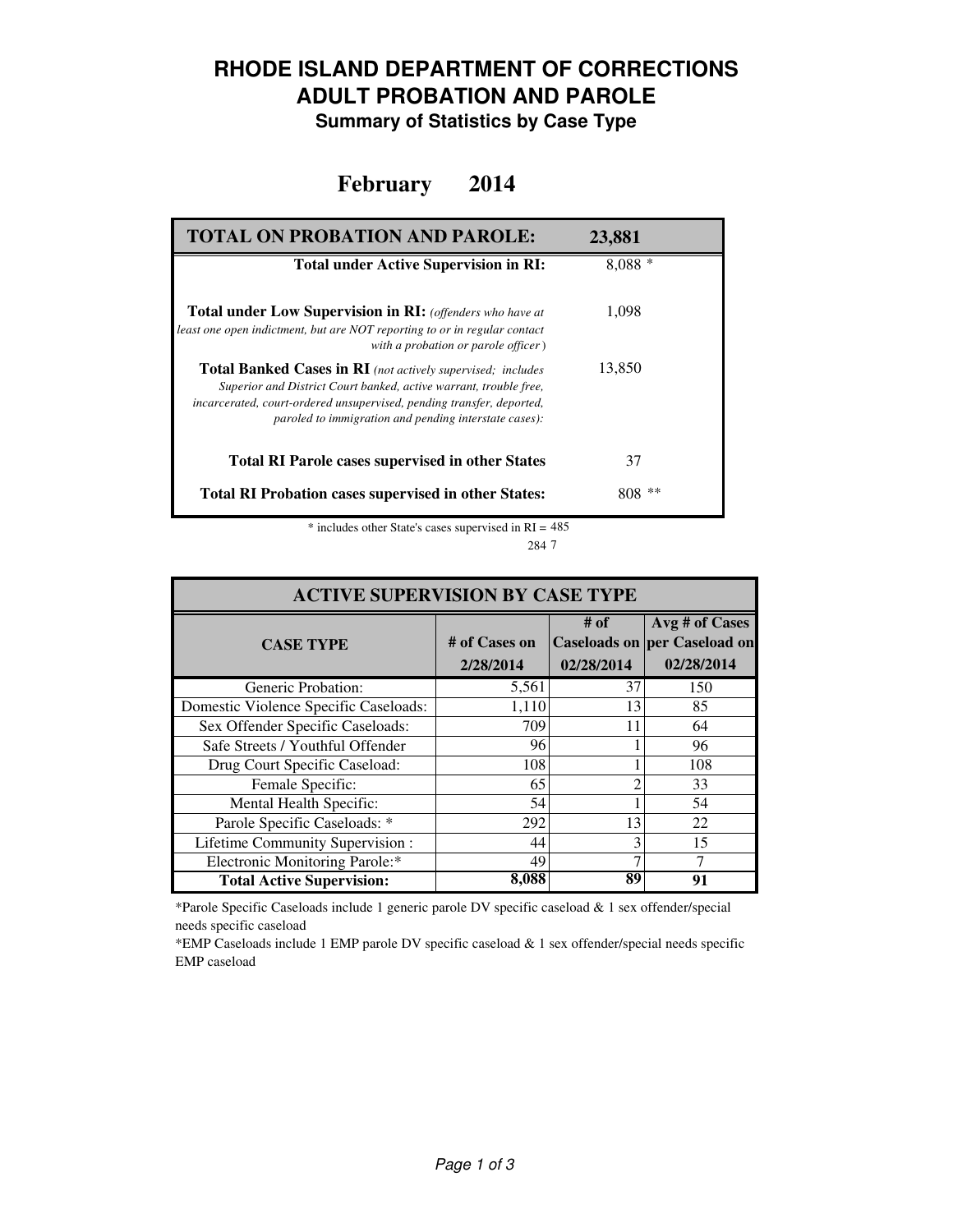# **RHODE ISLAND DEPARTMENT OF CORRECTIONS ADULT PROBATION AND PAROLE**

**Summary of Statistics by Case Type**

| NEW CASES AND CLOSED CASES BY CASE TYPE <sup>-1</sup> |                                                |                                                  |                                               |                                          |  |
|-------------------------------------------------------|------------------------------------------------|--------------------------------------------------|-----------------------------------------------|------------------------------------------|--|
| <b>CASE TYPE</b>                                      | <b>New Cases</b><br>During the<br><b>Month</b> | <b>Total New</b><br><b>Cases CY14</b> During the | <b>Cases</b><br><b>Closed</b><br><b>Month</b> | <b>Total Cases</b><br><b>Closed CY14</b> |  |
| Generic Probation:                                    | 339                                            | 561                                              | 181                                           | 381                                      |  |
| Domestic Violence Specific Caseloads:                 | 68                                             | 128                                              | 32                                            | 73                                       |  |
| Sex Offender Specific Caseloads:                      | 13                                             | 29                                               |                                               |                                          |  |
| Safe Streets / Youthful Offender                      |                                                |                                                  |                                               | 0                                        |  |
| Drug Court Specific Caseload:                         | 9                                              | 11                                               |                                               | っ                                        |  |
| Female Specific:                                      | 0                                              | 0                                                |                                               |                                          |  |
| Mental Health Specific:                               | 0                                              | 0                                                |                                               | $\mathcal{D}_{\mathcal{A}}$              |  |
| Parole Specific Caseloads: *                          | 13                                             | 31                                               |                                               |                                          |  |
| Lifetime Community Supervision:                       | 3                                              | 6                                                |                                               |                                          |  |
| Electronic Monitoring Parole:*                        |                                                | 19                                               | 6                                             | 14                                       |  |
| <b>Total for Active Supervision Cases:</b>            | 453                                            | 786                                              | 227                                           | 486                                      |  |

<sup>1</sup>This chart excludes all cases assigned to the MSU, regional low supervision or warrant, District Court incarcerated cases and court-ordered unsupervised cases. It also does not include any cases transferred from one caseload to another EXCEPT cases transferred from caseload 196 - Probation Hold status.

| <b>BANKED CASES</b> (not actively supervised)                      |                          |        |  |
|--------------------------------------------------------------------|--------------------------|--------|--|
| <b>CASE TYPE</b>                                                   | # of Cases on 02/28/2014 |        |  |
| <b>Minimum Supervision Unit (Superior Court Cases) Total:</b>      |                          | 10,463 |  |
| Trouble Free/Active Warrant Cases:                                 | 7,820                    |        |  |
| Court Ordered Unsupervised Cases:                                  | 283                      |        |  |
| <b>Incarcerated Cases:</b>                                         | 1,928                    |        |  |
| <b>Deported Cases:</b>                                             | 432                      |        |  |
| <b>District Court Administratively Banked Cases Total:</b>         |                          | 2,769  |  |
| <b>District Court Incarcerated Cases Total:</b>                    |                          |        |  |
| District Court court ordered unsupervised cases Total:             |                          | 79     |  |
| <b>Cases Paroled to Immigration or Another Jurisdiction:</b>       |                          | 11     |  |
| Active Parole Warrants (not included in active supervision totals) |                          | 46     |  |
| <b>Regional Probation Warrant Cases:</b>                           |                          | 358    |  |
| <b>Transfer Pool Cases:</b>                                        |                          | 109    |  |
| <b>Others States Cases Pending RI Interstate Acceptance:</b>       |                          | 13     |  |
| <b>Banked Total:</b>                                               |                          | 13,850 |  |